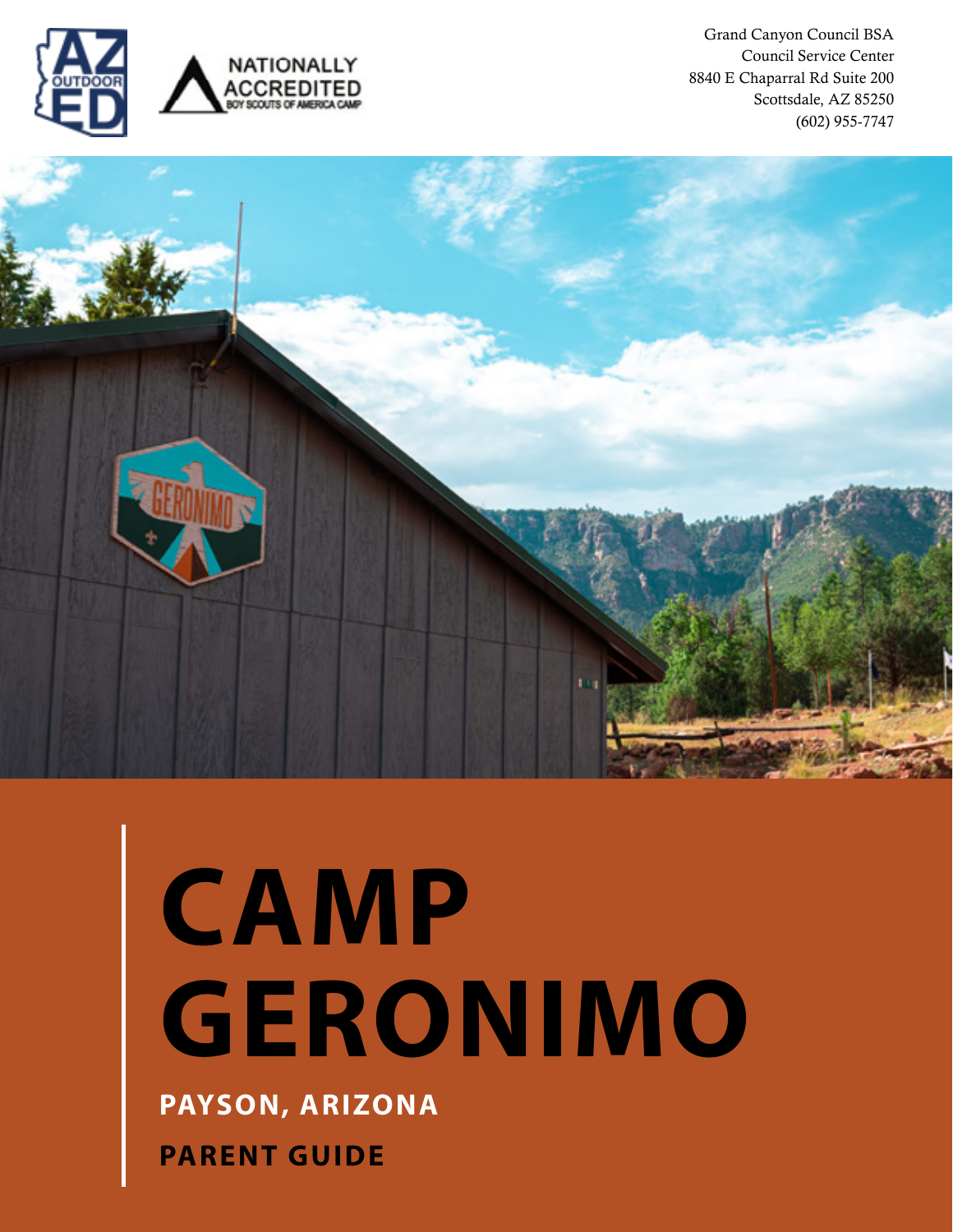# CONTENT

| <b>PROGRAM SUMMARY AND CAMP CURRICULUM</b>                 | 3                       |
|------------------------------------------------------------|-------------------------|
| <b>YOUR WEEK AT CAMP GERONIMO</b>                          | 4                       |
| .<br><b>SESSION DATES AND CAMP DETAILS</b>                 | 5                       |
| <b>CHECK-IN</b>                                            | 6                       |
| <b>PACKING LIST</b>                                        | $\overline{\mathbf{z}}$ |
| <b>HEALTH AND MEDICAL</b>                                  | 8                       |
| <b>CAMP SAFETY</b>                                         | 9                       |
| <b>APPENDIX: A HEALTHY CAMP BEGINS AND ENDS AT HOME</b>    | 10                      |
| <b>APPENDIX: PARTICIPANT HEALTH HISTORY FORM</b>           | 11                      |
| <b>APPENDIX: BSA PRE-EVENT MEDICAL SCREENING CHECKLIST</b> | 14                      |
| <b>APPENDIX: CAMP GERONIMO MAP</b>                         | 15                      |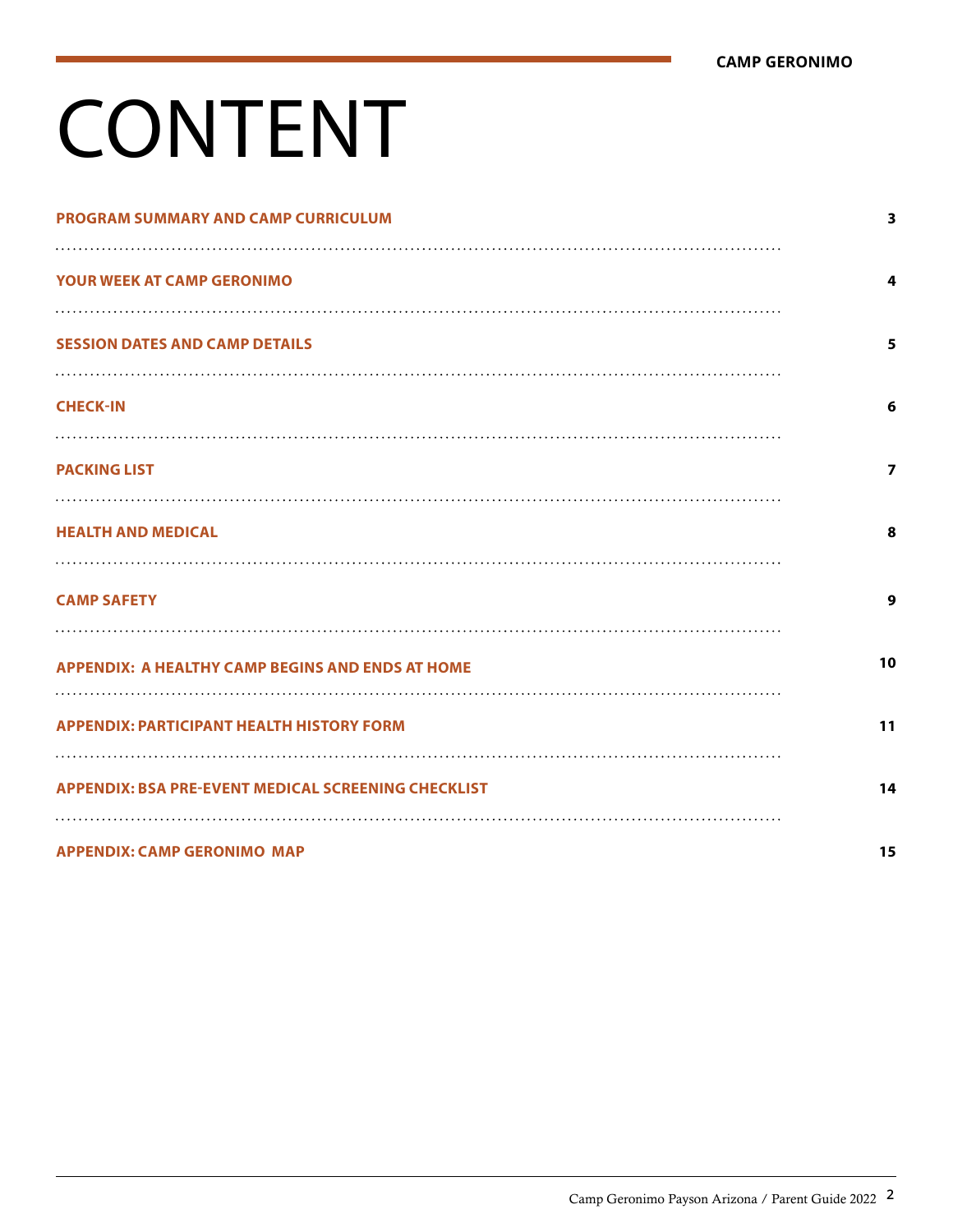Camp Geronimo is an overnight experience where campers will be able to build their own schedule based on their interests! Programs offered will cover a variety of multidisciplinary experiences that support Arizona academic standards, citizenship, physical fitness, art, career exploration, and peer socialization. Each class is based on the Boy Scouts of America Merit Badge program, which is developed by subject-matter experts from the national office. We use a holistic approach to our program design, ensuring that every aspect of our camp experience our educational goals.

### **WHAT ACTIVITIES CAN WE CHOOSE FROM?**

Camp Geronimo offers over 20 different classes, each offered three times a day:

- **Archery**
- Art
- **Basketry**
- Canoeing
- Chess
- Cooking
- Environmental Science
- First Aid
- Forestry
- **Geocaching**
- Geology
- Kayaking
- Mammal Study
- Nature
- Castaway Adventure (listed as Pioneering)
- Pottery
- Rifle Shooting
- Space Exploration
- Swimming

You can sign-up for classes durnig registration by clicking "Select Classes."

[https://www.azoutdoored.org](https://www.azoutdoored.org/)

### <span id="page-2-0"></span>**WELCOME TO CAMP GERONIMO! WHO AM I GOING TO SPEND THE WEEK WITH?**

Upon arrival at Camp Geronimo, you will be organized into campsite crews made up of your peers and led by two of our most experienced staff members. This is who you will camp with, eat with, and go to whenever you have a question.

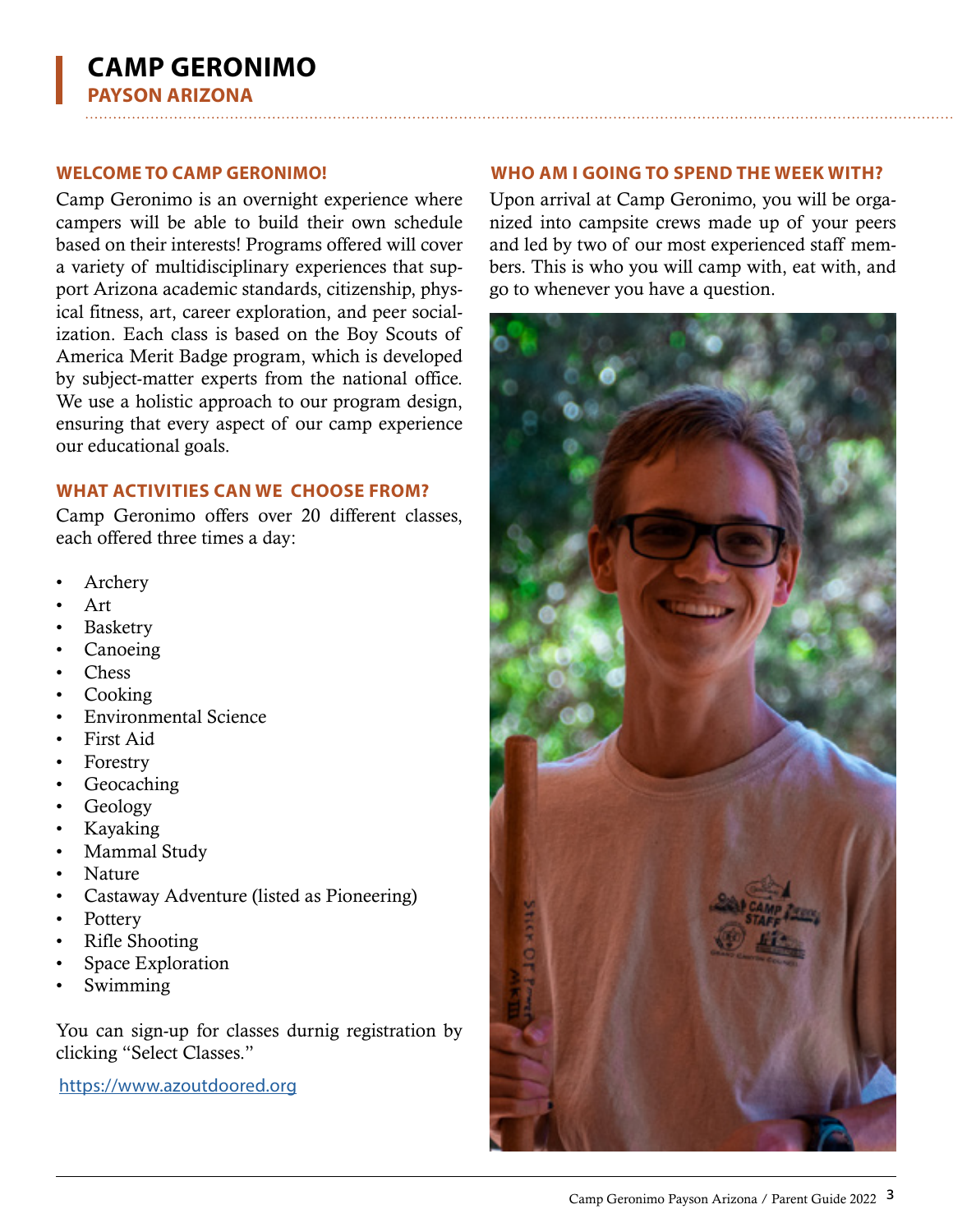<span id="page-3-0"></span>

### **WHAT TO EXPECT**

Participants should arrive at Camp Geronimo by 11:00 AM on Day One to get checked in before lunch at 12:00 PM. You can find our program schedule below, though please keep in mind that it is subject to change and that every participant will be provided with an up-to-date schedule upon arrival on property.

Day One

11:00 AM - Arrival 12:00 PM - Orientation Lunch 1:00 PM - Campsite Setup 3:00 PM - Teambuilding Activities 5:00 PM - Downtime 5:45 PM - Evening Flags 6:00 PM - Dinner 7:00 PM - Opening Campfire 8:00 PM - Campsite Time 10:00 PM - Quiet Time

Day Two

7:00 AM - Morning Flags 7:15 AM - Breakfast 8:00 AM - Program Block #1 10:00 AM - Program Block #2 12:15 PM - Lunch 1:00 PM - Open Activities 2:00 PM - Program Block #3 4:00 PM - Downtime 5:15 PM - Flags 5:30 PM - Dinner 7:00 PM - Mogollon Bash 8:00 PM - Campsite Time 10:00 PM - Quiet Time

Day Three

7:00 AM - Morning Flags 7:15 AM - Breakfast 8:00 AM - Program Block #1 10:00 AM - Program Block #2 12:15 PM - Lunch 1:00 PM - Open Activities 2:00 PM - Program Block #3 4:00 PM - Downtime 5:15 PM - Flags 5:30 PM - Dinner 7:00 PM - Mogollon Bash 8:00 PM - Campsite Time 10:00 PM - Quiet Time

Day Four

7:00 AM - Morning Flags 7:15 AM - Breakfast 8:00 AM - Packup 10:00 AM - Large Group Games 11:00 AM - Departure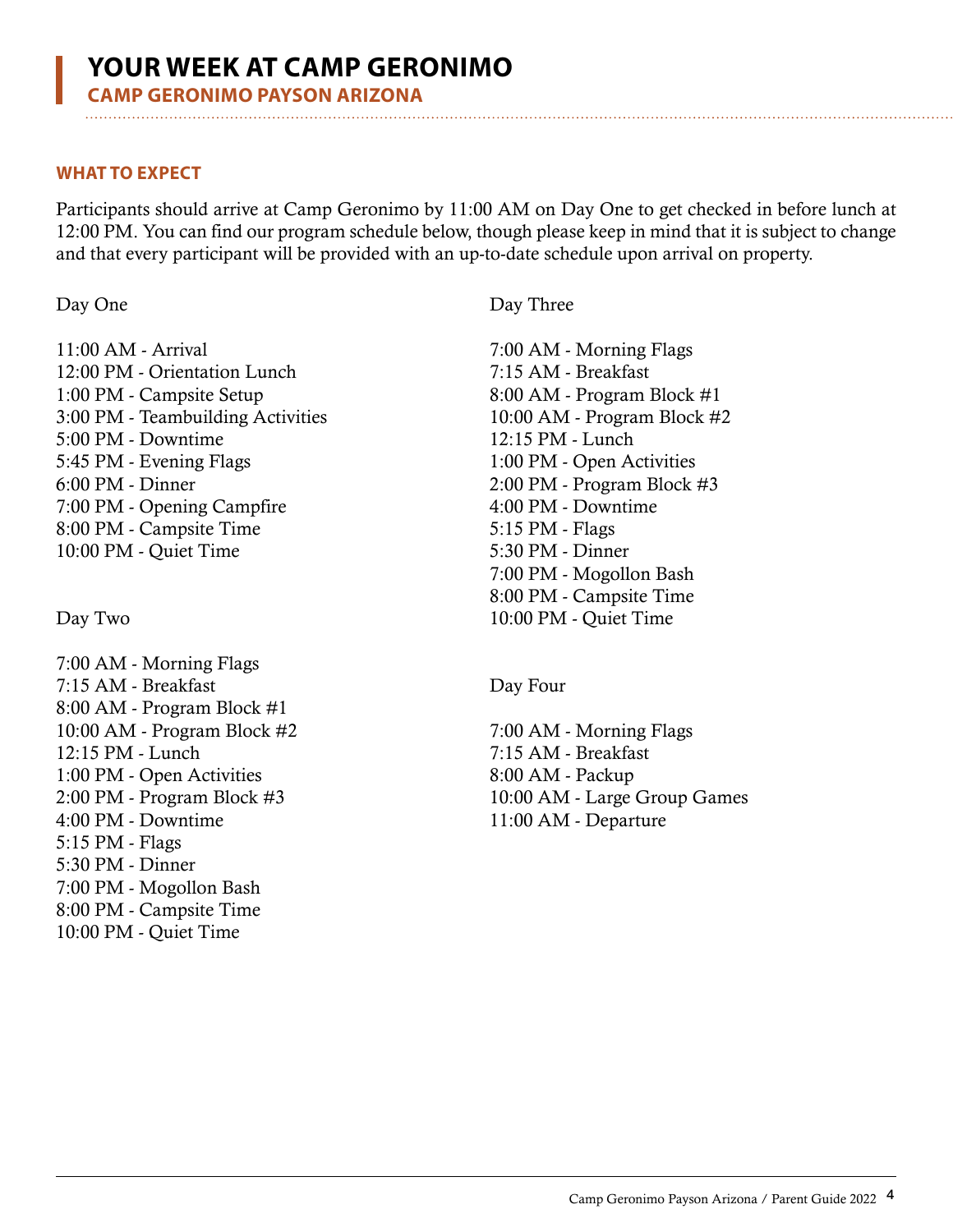## <span id="page-4-0"></span>**SESSION DATES AND CAMP DETAILS**

**CAMP GERONIMO PAYSON ARIZONA**

### **SESSION DATES**

Camp Geronimo will run for four sessions. Select one of the dates below and register at: <https://www.azoutdoored.org/>

Session #1: July 17 - July 20

Session #2: June 20 - July 23

Session #3: July 24 - July 27

Session #4: July 27 - July 30

### **HOUSING AND DINING**

Participants will be housed in canvas platform tents and will eat meals in the camp dining hall. Facilities may be viewed at: www.azoutdoored.org

### **MAILING INFORMATION**

Post mail at least 3-5 days in advance of camp arrival day to ensure a timely delivery. For all mail:

Youth Name - Session # CAMP GERONIMO 2599 W. Webber Creek Road Payson, AZ 85541

For express mail, please DO NOT check box for signature, this will delay delivery by at least one day. All mail sent Postage Due will be returned to sender.

### **CAMP CONTACT INFORMATION**

CAMP GERONIMO 2599 W. Webber Creek Woad Payson, AZ 85541 Emergency Contact Number: (928) 474-4688

COUNCIL SERVICE CENTER 8840 E Chaparral Rd. Ste. 200 Scottsdale, AZ 85250 Monday - Friday: 9:00am – 5:00pm For registration questions call (602) 955-7747

### **TRADING POST**

The Trading Post will be open at convenient hours every day during camp. The Trading Post will carry camp t-shirts, patches, souvenirs, merit badge pamphlets, craft supply materials, soft drinks, candy, and a wide selection of outdoor supplies.

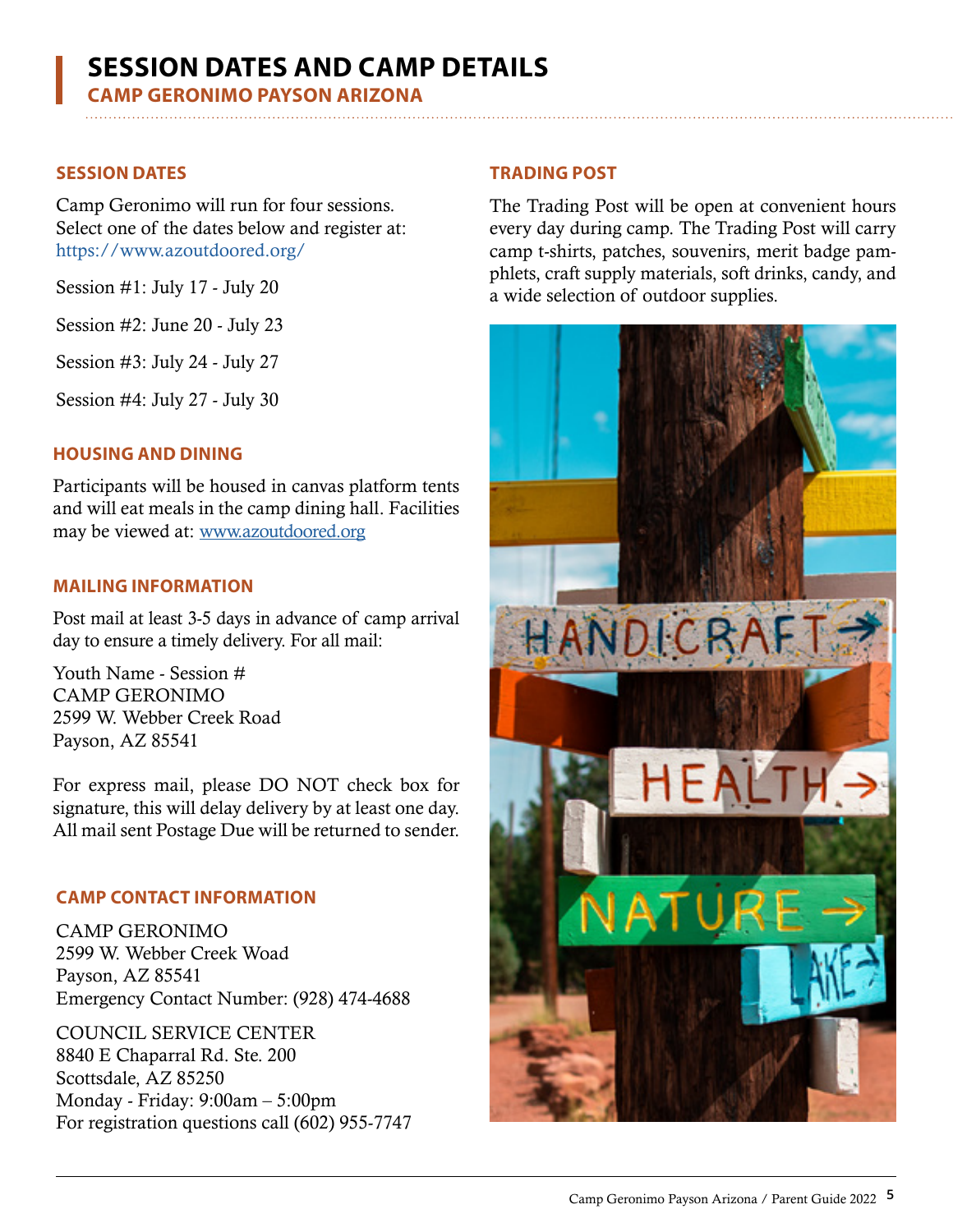### <span id="page-5-0"></span>**CHECK-IN**

All participants should arrive at Camp Geronimo by 11:00 AM on Day One of their program. Participants will need to bring the following forms:

- □ 1. Participant Health History Form: Participant Health History Form
- 2. A copy of the Family Insurance Card attached to the medical form.
- $\Box$  3. Pre-event Medical Screening Checklist

### **NEED TRANSPORTATION?**

Please indicate so when you register! More information about bus transportation to Payson from Phoenix metro locations will be shared with those in need.

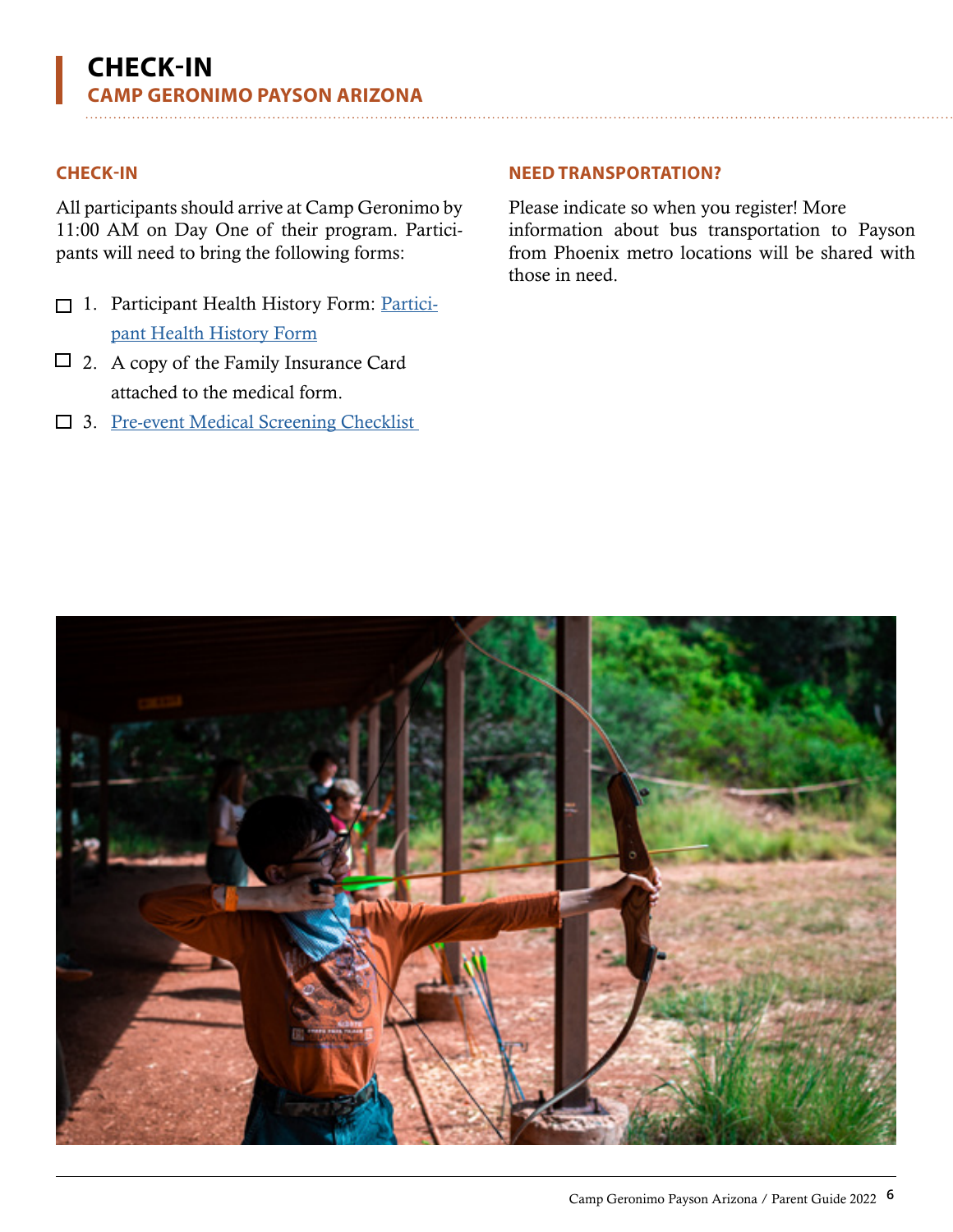Preparing for camp is an easy process, but it does require planning ahead. The following check list is designed to guide so you are comfortable at camp.  $\Box$  3 tee shirts

### **PLEASE LEAVE AT HOME:**

- Gaming devices, electronics
- Matches, lighters, hot sparks
- Laser pointers
- Bicycles
- Fireworks
- Alcoholic beverages or illegal drugs, smoking devices or vapes
- Knives
- Personal firearms or projectile items such as wrist rockets
- Pets

### **LOST PROPERTY**

Prior to arriving at camp, encourage youth to clearly mark all personal items with their name. This will help return items to them before departure. Lost and Found is in Camp HQ. Any items left at camp will be stored at our Council Service Center for 30 days and then donated to the local charities.

### <span id="page-6-0"></span>**PACKING CAMP PACKING CHECK LIST**

### **LABEL EVERYTHING**

### **CLOTHING:**

- 
- $\Box$  Fleece or wool vest or jacket
- $\Box$  Rain jacket
- $\Box$  2 shorts
- $\Box$  Swimsuit
- $\Box$  One pair long pants
- $\Box$  Wicking long underwear (optional)
- $\Box$  Socks and underwear
- $\Box$  Hat
- $\Box$  Water shoes (Due to sharp rocks, we recommend closed toe shoes, not sandals, no flipflops)
- $\Box$  A pair of shoes to wear around camp

### **PERSONAL ITEMS:**

- $\Box$  Bandanna
- $\Box$  Towel and wash cloth
- □ Toiletries: toothbrush, paste, brush/comb, soap, shampoo, deodorant, insect repellent, and feminine hygiene products.
- $\Box$  shaving gear
- $\Box$  Reusable water bottle
- $\Box$  Flashlight
- $\Box$  Lip balm
- □ Sunscreen
- $\square$  Sunglasses
- $\Box$  Watch
- $\Box$  Whistle
- $\Box$  Sleeping Bag, pillow
- $\Box$  Day pack
- $\Box$  Spending money for Trading Post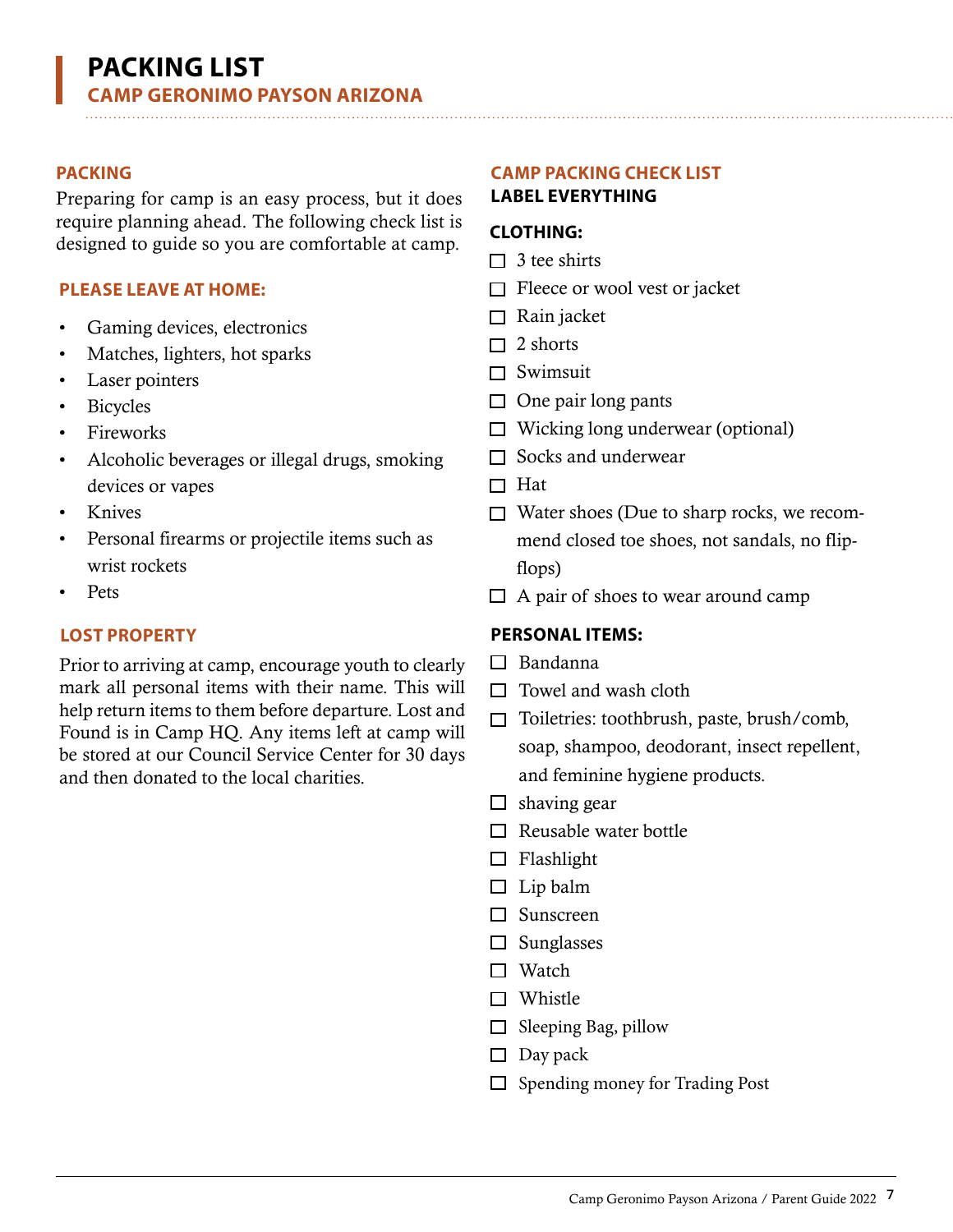The Camp Health Lodge is staffed 24 hours a day by qualified medical personnel. Arrangements have been made with the local rescue squads and hospitals to handle any medical emergencies.

### **MEDICAL FORM**

Any person staying overnight must submit a Personal Health History Form upon arrival at Camp.

The Personal Health History Form is provided as a fillable PDF Personal Health History Form, and parents are encouraged to fill it out on their computer, then print the record (rather than printing the record and filling it out by hand). Doing this will improve the readability and accuracy of each member's medical information. Please bring a paper copy with you to camp.

### **SPECIAL NEEDS/FOOD ALLERGY REQUESTS**

Please communicate special needs prior to arrival at camp. On day one, any participants with special dietary needs should visit with the dining hall staff to discuss accommodations that the camp can make for their diet.

### <span id="page-7-0"></span>**HEALTH LODGE MEDICATION POLICY**

Grand Canyon Council requires that all prescription and over the counter (OTC) medications be stored under lock and key, except when in the controlled presence of health care staff or other adult staff member responsible for the administration and /or dispensing of medications.

- Emergency medications such as inhalers, Epipen's, and nitro should be maintained on the patient's person.
- All other medications will be stored at the Health Lodge.
- All medication should be in a container issued by a pharmacist with the medication name and strength, the dose and dose frequency clearly marked on the container.

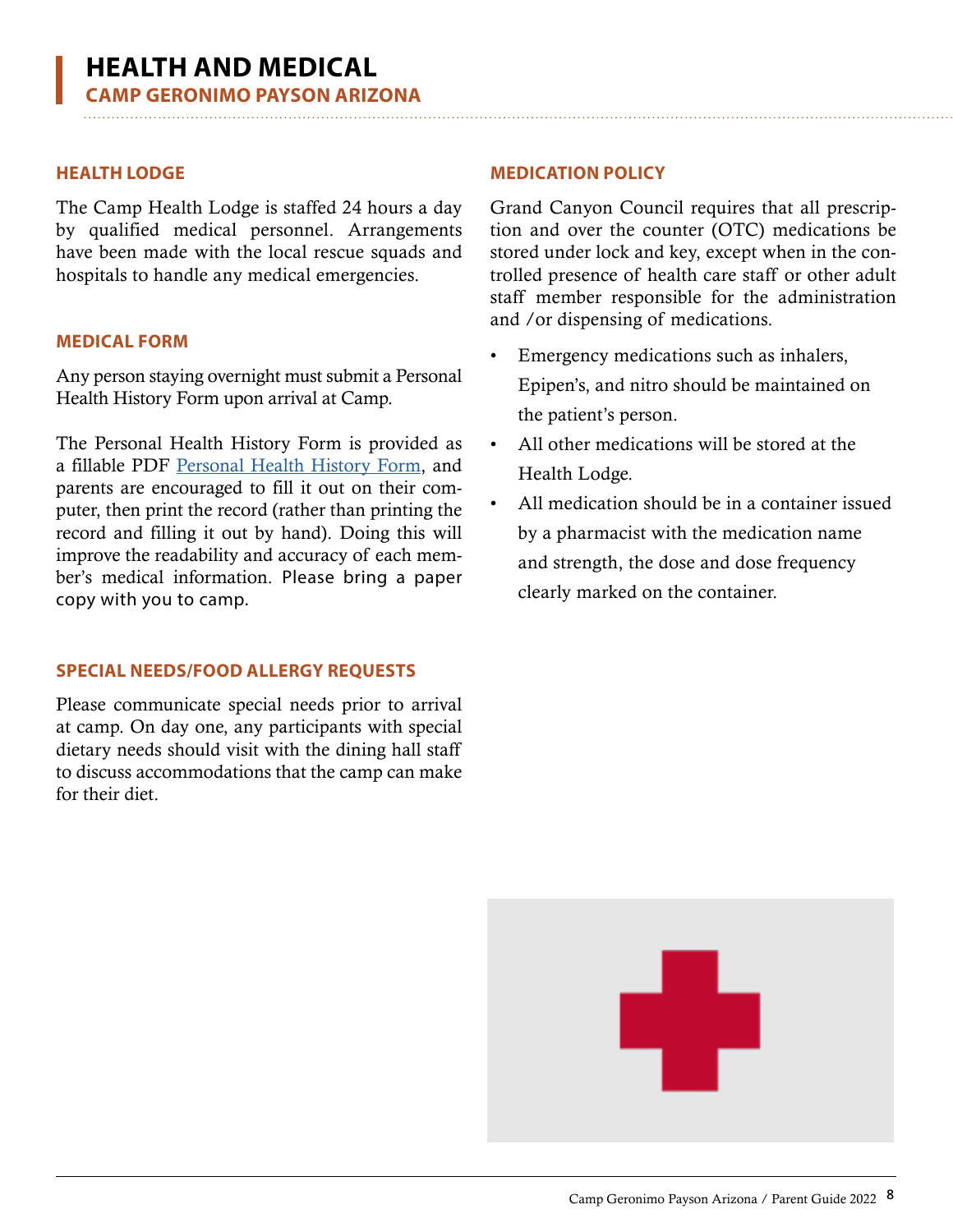Youth have an opportunity to observe many types of wildlife that includes deer, bats, raccoons, birds, skunks, turkey, snakes, coyotes, amphibians, and bears. It is wise to remember that these animals are the permanent residents of the backcountry.

Therefore, treat all animals with respect and observe from a distance. Store all food in a secure place.

Do not follow, feed, tease, or handle wildlife. If you discover a snake or an animal that is behaving strangely, please notify the camp staff immediately.

Please leave food and sodas at home! Do not eat food and drinks in cabins. Make sure your youth keep their sleeping bags free of food smells by changing their clothes before going to bed and washing hands and faces. Please haul all bagged trash to dumpsters daily.

### <span id="page-8-0"></span>**WILDLIFE SAFETY YOUTH EARLY RELEASE POLICY**

1. Verification must be made to assure that the person requesting release is acting as the legal parent or guardian or under the direction of the legal parent or guardian.

Verification may be done by the following:

- Presentation of proper identification matched with the name listed as the legal parent or guardian on the youth's medical form.
- Contact via telephone with the legal parent or guardian. The telephone number used may be supplied by the Scoutmaster or obtained from the medical form.

2. It is understood that any person who requests the early release of a youth will abide by the policy set forth above and completes the early release form prior to the release of the youth.

3. It is understood that a youth will never be released to another youth under 18 years of age without verified permission from the legal parent or guardian.

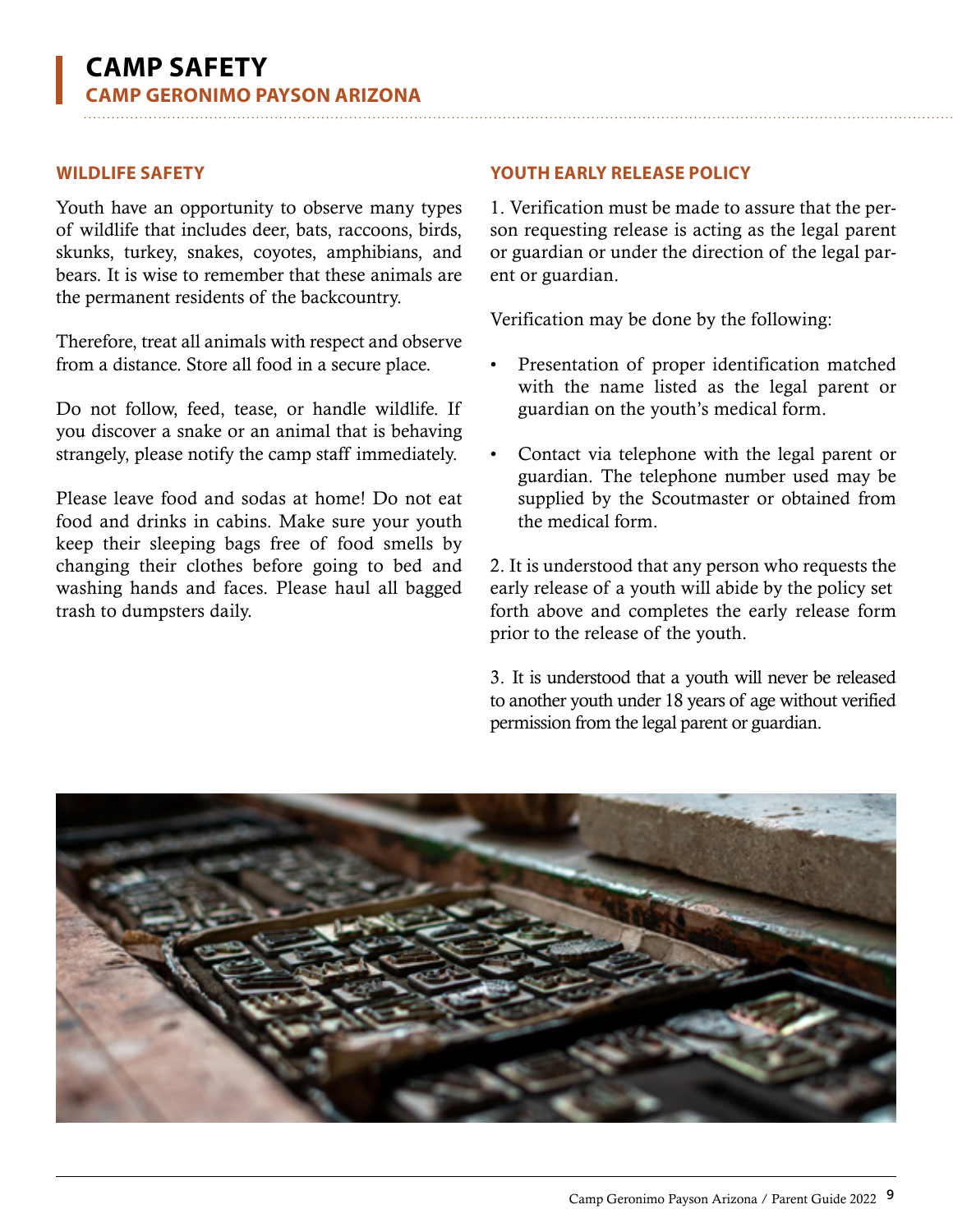### A HEALTHY CAMP BEGINS AND ENDS AT HOME!

### A healthy camp really does start at home. Here are some actions you can take to help your child have a great camp experience.

- <span id="page-9-0"></span>1. If your child is sick, stay at home - If your child is showing signs of illness such as running a temperature, throwing up, has diarrhea, nasal drainage and/or coughing/sneezing, keep the child home. This reduces the spread of illness at camp and supports your child's recovery. Know your camp's policy about illness and camp attendance.
- 2. A Scout is clean Teach your child to sneeze/cough in his/her sleeve and to wash his/her hands often while at camp, especially before eating and after toileting. If you really want to achieve impact, teach your child to accompany hand washing with another behavior: keeping their hands away from their face.
- 3. Let us know how we can support your child's health needs If your child has mental, emotional, or social health challenges, talk with a camp representative before camp starts. Proactively discussing a camp's ability to accommodate a child can help minimize – if not eliminate – potential problems.
- 4. Inform us of any unique nutritional needs ahead of time Should your child need a particular nutrition plan because of allergies, intolerances or a diagnosis (e.g., diabetes), note these on the Health History form but also contact the camp to make sure (a) they have noted that need and (b) the camp can address it. Discuss how your child will receive appropriate meals and snacks then explain that to your camper. Should your child be uncomfortable with the plan, arrange for a camp staff member to assist/monitor the process until the child is comfortable.
- 5. Pack closed toed shoes Make sure your child has and wears appropriate closed toed shoes for activities such as soccer and hiking, and that your child understands that camp is a more rugged environment than home. Talk with your child about wearing appropriate shoes to avoid slips, trips and falls that, in turn, can result in injuries such as sprained ankles.
- 6. Dress in layers Send enough clothes so your child can dress in layers. Mornings can be chilly and afternoons get quite warm. Dressing in layers allows your child to remove clothing as s/he warms while still enjoying camp.
- 7. Be well rested before and during camp Fatigue plays a part in both injuries and illnesses and camp is a very busy place! If your child is going to a day camp, be sure they get enough rest at night. If the child will be at a resident camp, explain that camp is not like a sleepover; they need to sleep, not stay up all night!
- 8. "Be Prepared" for sun protection Remember to send sunscreen appropriate to the camp's geographic location and that your child has tried at home. Teach your child how to apply his/her sunscreen and how often to do so.
- 9. Bring a reusable water bottle Instruct your child to use it and refill it frequently during their camp stay. Staying hydrated is important to a healthy camp experience, something your child can assess by noting the color of their urine ("pee"); go for light yellow.
- 10. Help your youth understand who to talk to if they have a concern Talk with your child about telling their leaders, Health Officer, the nurse, or camp director about anything that is troublesome for them at camp. These leaders can be quite helpful as children learn to handle being lonesome for home or cope with things such as losing something special. These helpers can't be helpful if they don't know about the problem – so talk to them.
- 11. Let us know how we can help Should something come up during the camp experience or afterward –– contact the camp's representative and let them know. Camps want to partner effectively with parents; sharing information makes this possible.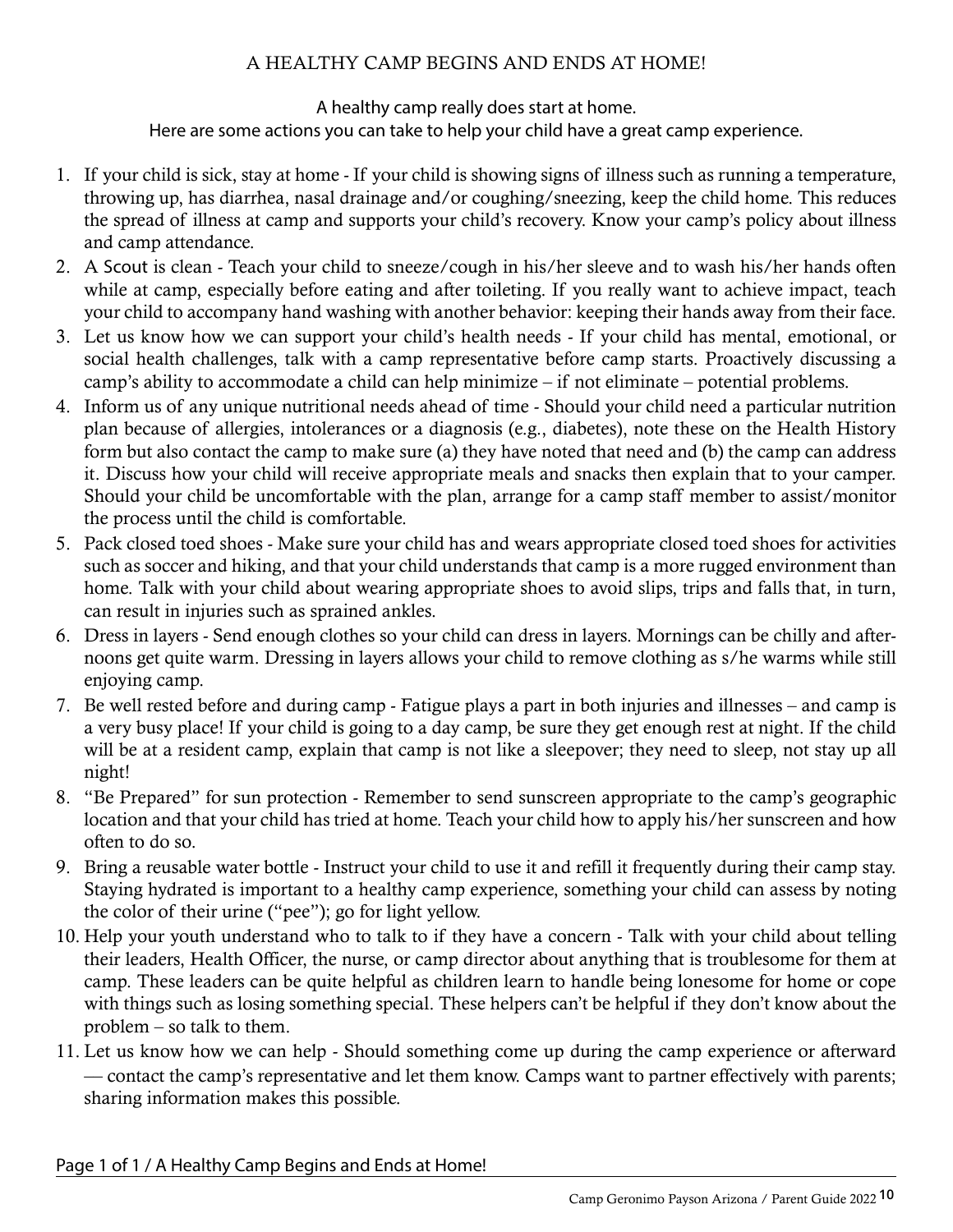<span id="page-10-0"></span>

|                            | PARTICIPANT HEALTH HISTORY FORM<br>Please fill out the following information & attach the requested additional information to be turned in at registration of camp.                                                            |                         |              |                                                                                                                                 |          |
|----------------------------|--------------------------------------------------------------------------------------------------------------------------------------------------------------------------------------------------------------------------------|-------------------------|--------------|---------------------------------------------------------------------------------------------------------------------------------|----------|
| <b>DUTDOOR</b>             |                                                                                                                                                                                                                                |                         |              | $\overline{10}$ $\overline{10}$ $\overline{10}$ $\overline{10}$ $\overline{10}$ $\overline{10}$ $\overline{10}$ $\overline{10}$ |          |
|                            | Camper Name: _                                                                                                                                                                                                                 |                         |              | Month/Day/Year                                                                                                                  |          |
|                            | Male □ Female Birth Date Age on arrival at camp:                                                                                                                                                                               | Middle<br>First         |              | Last                                                                                                                            |          |
| <b>CONTACT INFORMATION</b> |                                                                                                                                                                                                                                |                         |              |                                                                                                                                 |          |
|                            | Camper Home Address: Camper Home Address:                                                                                                                                                                                      |                         |              |                                                                                                                                 |          |
|                            | Street Address City                                                                                                                                                                                                            |                         | <b>State</b> | <b>Zip Code</b>                                                                                                                 |          |
|                            | Parent/guardian with legal custody to be contacted in case of illness or injury:                                                                                                                                               |                         |              |                                                                                                                                 |          |
|                            |                                                                                                                                                                                                                                |                         |              |                                                                                                                                 |          |
|                            | Preferred Phone #: (_____) _________________                                                                                                                                                                                   |                         |              |                                                                                                                                 |          |
| Email:                     |                                                                                                                                                                                                                                |                         |              |                                                                                                                                 |          |
|                            | Home Address: North States and States and States and States and States and States and States and States and States and States and States and States and States and States and States and States and States and States and Stat |                         |              |                                                                                                                                 |          |
|                            | (If different from above) Street Address                                                                                                                                                                                       |                         | City         | <b>State</b>                                                                                                                    | Zip Code |
|                            | Second parent/guardian or other emergency contact:                                                                                                                                                                             |                         |              |                                                                                                                                 |          |
| Name:                      |                                                                                                                                                                                                                                | Relationship to Camper: |              |                                                                                                                                 |          |

| $1.1$ GIGH GU THUIG $\pi.1$ |                                                                      |  |
|-----------------------------|----------------------------------------------------------------------|--|
| Email:                      |                                                                      |  |
|                             | Additional contact in event parent(s)/guardian(s) cannot be reached: |  |
| Name:                       | Relationship to Camper:                                              |  |
| Preferred Phone #: (        |                                                                      |  |

### **INFORMED CONSENT & TALENT RELEASE**

Preferred Phone #: (\_\_\_\_\_\_) \_\_\_\_\_\_\_\_\_\_\_\_\_\_

I understand that participation in camp activities involves the risk of personal injury, including death, due to the physical, mental, and emotional challenges in the activities offered. Information about those activities may be obtained from the venue, activity coordinators, or your local council. I also understand that participation in these activities is entirely voluntary and requires participants to follow instructions and abide by all applicable rules and the standards of conduct.

In case of an emergency involving me or my child, I understand that efforts will be made to contact the individual listed as the emergency contact person by the medical provider and/or adult leader. In the event this person cannot be reached, permission is hereby given to the medical provider selected by the adult leader in charge to secure proper treatment, including hospitalization, anesthesia, surgery, or injections of medication for me or my child. Medical providers are authorized to disclose protected health information to the adult in charge, camp medical staff, camp management, and/or any physician or health-care provider involved in providing medical care to the participant. Protected Health Information/Confidential Health Information (PHI/CHI) under the Standards for Privacy of Individually Identifiable Health Information, 45 C.F.R. §§160.103, 164.501, etc. seq., as amended from time to time, includes examination findings, test results, and treatment provided for purposes of medical evaluation of the participant, follow-up and communication with the participant's parents or guardian, and/or determination of the participant's ability to continue in the program activities.

(If applicable) I have carefully considered the risk involved and hereby give my informed consent for my child to participate in all activities offered in the program. I further authorize the sharing of the information on this form with any volunteers or professionals who need to know of medical conditions that may require special consideration in conducting camp activities.

**With appreciation of the dangers and risks associated with programs and activities, on my own behalf and/or on behalf of my child, I hereby fully and completely release and waive any and all claims for personal injury, death, or loss that may arise against the Boy Scouts of America, the local council, the activity coordinators, and all employees, volunteers, related parties, or other organizations associated with any program or activity.**

I also hereby assign and grant to the local council and the Boy Scouts of America, as well as their authorized representatives, the right and permission to use and publish the photographs/film/videotapes/ electronic representations and/or sound recordings made of me or my child at all Scouting activities, and I hereby release the Boy Scouts of America, the local council, the activity coordinators, and all employees, volunteers, related parties, or other organizations associated with the activity from any and all liability from such use and publication. I further authorize the reproduction, sale, copyright, exhibit, broadcast, electronic storage, and/or distribution of said photographs/film/ videotapes/electronic representations and/or sound recordings without limitation at the discretion of the BSA, and I specifically waive any right to any compensation I may have for any of the foregoing.

I understand that, if any information I/we have provided is found to be inaccurate, it may limit and/or eliminate the opportunity for participation in any event or activity. The participant has permission to engage in all activities described, except as specifically noted by me or the health-care provider. If the participant is under the age of 18, a parent or guardian's signature is required.

| Participant's signature:             | Date: |             |
|--------------------------------------|-------|-------------|
| Parent/guardian signature for youth: | Date: |             |
|                                      |       | Rev. 5/2/22 |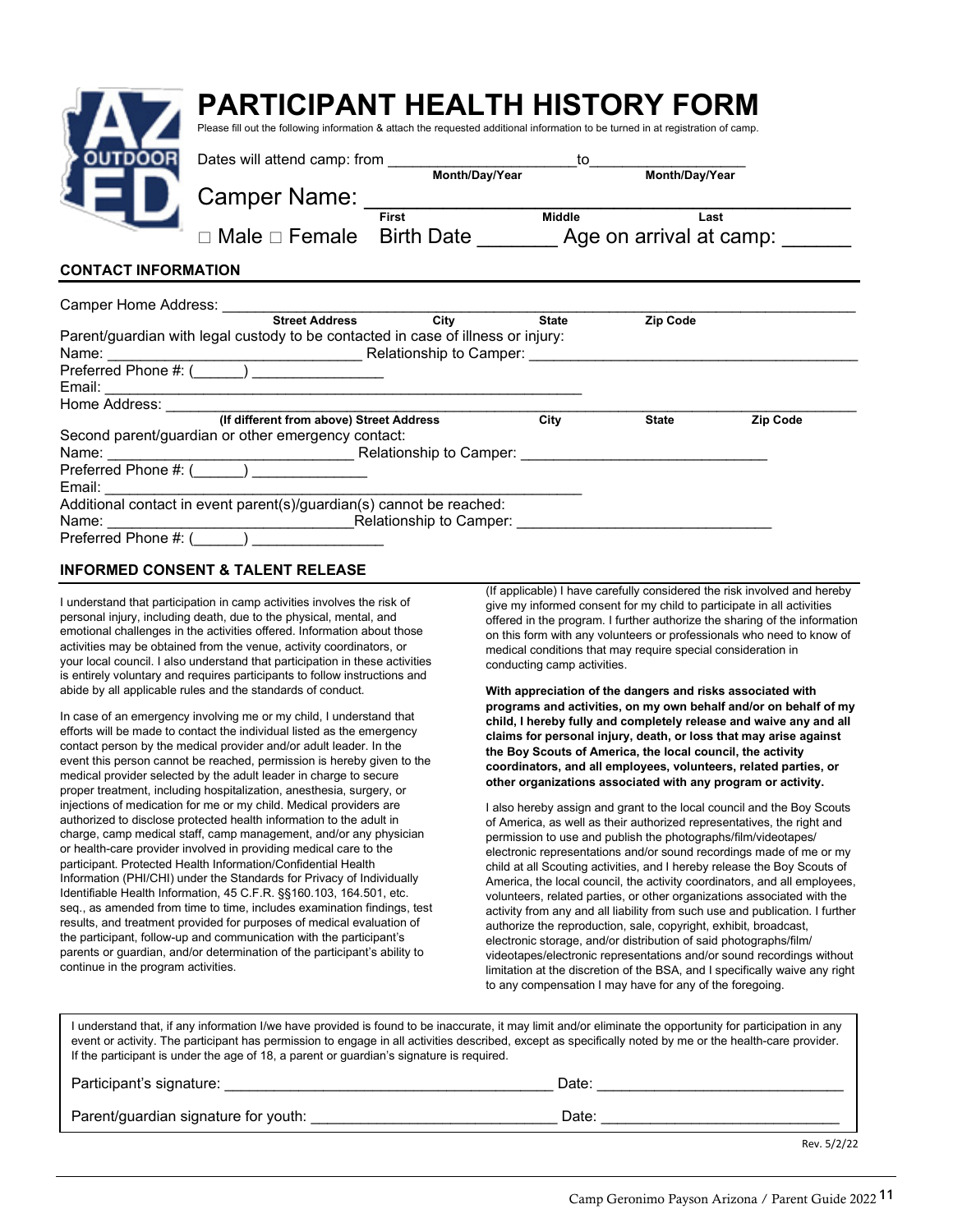### **MEDICAL INFORMATION**

### **Allergies:**

Are you allergic to or do you have any adverse reactions to the following?

| <b>Yes</b> | <b>No</b> | <b>Allergies/Reactions</b> | <b>Explain</b> |
|------------|-----------|----------------------------|----------------|
|            |           | Medication                 |                |
|            |           | Food                       |                |
|            |           | <b>Plants</b>              |                |
|            |           | Insect bites/Stings        |                |

**Medication: T** This camper will not take any daily medications while attending camp.  $\Box$  This camper will take the following daily medication(s) while at camp:

"Medication" is any substance a person takes to maintain and/or improve their health. This includes vitamins & natural remedies. *Please review camp instructions about required packaging/containers. Many states require original pharmacy containers with labels which show the camper's name and how the medication should be given. Provide enough of each medication to last the entire time the camper will be at camp.*

| Name of Medication Reason for Taking | When it is given    | <b>Amount/Dose</b> | How is it given? |
|--------------------------------------|---------------------|--------------------|------------------|
|                                      | $\bullet$ Breakfast |                    |                  |
|                                      | $\bullet$ Lunch     |                    |                  |
|                                      | $\bullet$ Dinner    |                    |                  |
|                                      | $\bullet$ Other:    |                    |                  |
|                                      | $\bullet$ Breakfast |                    |                  |
|                                      | $\bullet$ Lunch     |                    |                  |
|                                      | $\bullet$ Dinner    |                    |                  |
|                                      | Other:              |                    |                  |
|                                      | $\bullet$ Breakfast |                    |                  |
|                                      | $\bullet$ Lunch     |                    |                  |
|                                      | $\bullet$ Dinner    |                    |                  |
|                                      | Other:              |                    |                  |

(If additional lines are necessary, please attach on a separate sheet.)

The following non-prescription medications may be stocked in the camp Health Office and are used on an as needed basis to manage illness and injury. *Cross out those the camper should not be given.*

- Acetaminophen (Tylenol)
- Phenylephrine decongestant (Sudafed PE)
- Antihistamine/allergy medicine
- Diphenhydramine antihistamine/allergy medicine (Benadryl)
- Sore throat spray
- Lice shampoo or cream (Nix or Elimite)
- Calamine lotion
- Laxatives for constipation (Ex-Lax)
- Ibuprofen (Advil, Motrin)
- Pseudoephedrine decongestant (Sudafed)
- Guaifenesin cough syrup (Robitussin)
- Dextromethorphan cough syrup (Robitussin DM)
- Generic cough drops
- Antibiotic cream
- Aloe
- Bismuth subsalicylate for diarrhea (Kaopectate, Pepto-Bismol)



Bring enough medications in sufficient quantities and in the original containers. Make sure that they are **NOT** expired, including inhalers and EpiPens. You **SHOULD NOT STOP** taking any maintenance medication unless instructed to do so by your doctor.

Non-prescription medication administration is approved for youth by

Parent/Guardian: \_\_\_\_\_\_\_\_\_\_\_\_\_\_\_\_\_\_\_\_\_\_\_\_\_\_\_\_\_\_\_\_\_\_\_\_\_\_\_\_\_\_ Date: \_\_\_\_\_\_\_\_\_\_\_\_\_\_\_\_\_\_\_\_\_\_\_\_\_



Rev. 5/2/22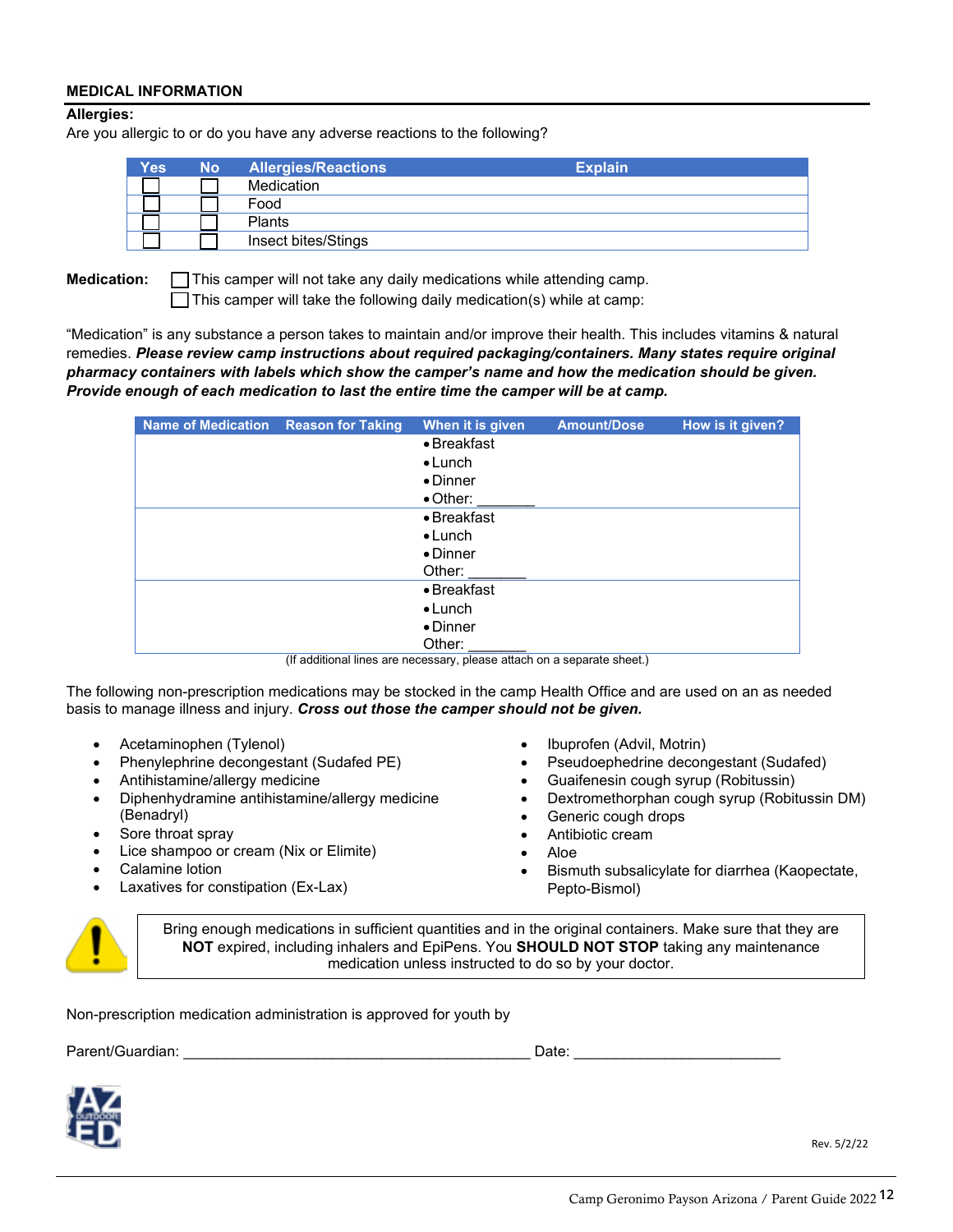### **Immunization:**

The following immunizations are recommended. Tetanus immunization is required and must have been received within the last 10 years. If you had the disease, check the disease column, and list the date. If immunized, check yes and provide the year received.

| <b>Yes</b> | <b>No</b> | <b>Had Disease (Date)</b> | <b>Immunization</b>   | Date(s) |
|------------|-----------|---------------------------|-----------------------|---------|
|            |           |                           | COVID-19              |         |
|            |           |                           | Tetanus               |         |
|            |           |                           | Pertussis             |         |
|            |           |                           | Diphtheria            |         |
|            |           |                           | Measles/Mumps/Rubella |         |
|            |           |                           | Polio                 |         |
|            |           |                           | Chicken Pox           |         |
|            |           |                           | <b>Hepatitis A</b>    |         |
|            |           |                           | <b>Hepatitis B</b>    |         |
|            |           |                           | Meningitis            |         |
|            |           |                           | Influenza             |         |
|            |           |                           | Other (i.e. HIB)      |         |

### **Please list any additional information about your camper's medical history that may aid us in providing care:**

**\_\_\_\_\_\_\_\_\_\_\_\_\_\_\_\_\_\_\_\_\_\_\_\_\_\_\_\_\_\_\_\_\_\_\_\_\_\_\_\_\_\_\_\_\_\_\_\_\_\_\_\_\_\_\_\_\_\_\_\_\_\_\_\_\_\_\_\_\_\_\_\_\_\_\_\_\_\_\_\_\_\_\_\_\_\_\_\_\_\_\_\_\_\_\_\_\_ \_\_\_\_\_\_\_\_\_\_\_\_\_\_\_\_\_\_\_\_\_\_\_\_\_\_\_\_\_\_\_\_\_\_\_\_\_\_\_\_\_\_\_\_\_\_\_\_\_\_\_\_\_\_\_\_\_\_\_\_\_\_\_\_\_\_\_\_\_\_\_\_\_\_\_\_\_\_\_\_\_\_\_\_\_\_\_\_\_\_\_\_\_\_\_\_\_ \_\_\_\_\_\_\_\_\_\_\_\_\_\_\_\_\_\_\_\_\_\_\_\_\_\_\_\_\_\_\_\_\_\_\_\_\_\_\_\_\_\_\_\_\_\_\_\_\_\_\_\_\_\_\_\_\_\_\_\_\_\_\_\_\_\_\_\_\_\_\_\_\_\_\_\_\_\_\_\_\_\_\_\_\_\_\_\_\_\_\_\_\_\_\_\_\_ \_\_\_\_\_\_\_\_\_\_\_\_\_\_\_\_\_\_\_\_\_\_\_\_\_\_\_\_\_\_\_\_\_\_\_\_\_\_\_\_\_\_\_\_\_\_\_\_\_\_\_\_\_\_\_\_\_\_\_\_\_\_\_\_\_\_\_\_\_\_\_\_\_\_\_\_\_\_\_\_\_\_\_\_\_\_\_\_\_\_\_\_\_\_\_\_\_ \_\_\_\_\_\_\_\_\_\_\_\_\_\_\_\_\_\_\_\_\_\_\_\_\_\_\_\_\_\_\_\_\_\_\_\_\_\_\_\_\_\_\_\_\_\_\_\_\_\_\_\_\_\_\_\_\_\_\_\_\_\_\_\_\_\_\_\_\_\_\_\_\_\_\_\_\_\_\_\_\_\_\_\_\_\_\_\_\_\_\_\_\_\_\_\_\_**

### **Medical Insurance Information:**

|                   | This camper is covered by family medical/hospital insurance $\square$ Yes $\square$ No |                                                                                                                   |
|-------------------|----------------------------------------------------------------------------------------|-------------------------------------------------------------------------------------------------------------------|
| Insurance Company |                                                                                        | <b>Policy Number</b>                                                                                              |
| Subscriber        |                                                                                        | Insurance Company Phone Number ()                                                                                 |
|                   |                                                                                        | Include a copy of your insurance card, if appropriate; copy both sides of the card so information is<br>readable. |

### **Parent/Guardian Authorization for Health Care:**

The aforementioned health history is correct and accurately reflects the health status of the camper to whom it pertains. The person described has permission to participate in all camp activities, except as noted by myself, and/or an examining physician. I give permission to the medical professional selected by the camp to order x-rays, routine tests, and treatment related to the health of my child for both routine health care and in emergency situations. If I cannot be reached in an emergency, I give my permission to the medical professional to hospitalize, secure proper treatment for, and order injection, anesthesia, or surgery for this child. I understand that the information on this form will be shared on a "need to know" basis with camp staff. I give permission to photocopy this form. In addition, the camp has permission to obtain a copy of my child's health record from providers who treat my child, and these providers may talk with the program's staff about my child's health status.

|                    | Relationship to Camper: |
|--------------------|-------------------------|
| FOR CAMP USE ONLY: |                         |
| REVIEWED BY:       | DATE:                   |
| APPORVED BY:       | DATE:                   |
|                    | Rev. 5/2/22             |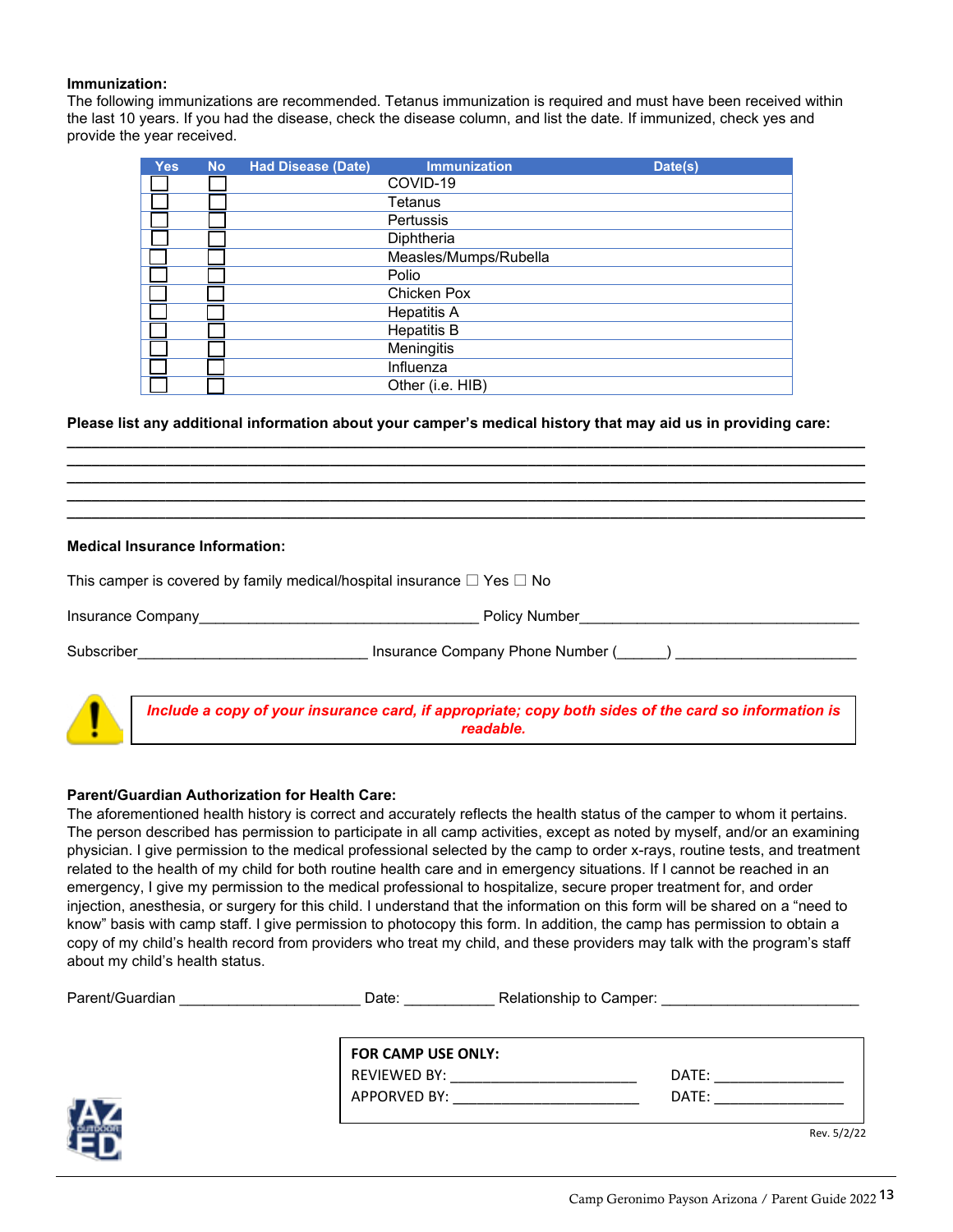## <span id="page-13-0"></span>**BSA Pre-Event Medical Screening Checklist**

This is a tool to help leaders identify potentially communicable diseases in advance of event participation. The intent of this checklist is to review with each participant their current health status both before departure and upon arrival at the event.\*

| Name:<br>___ | <b>Date/Fyent</b> |
|--------------|-------------------|
| Unit.        | <b>Campsite:</b>  |

Do not participate if you have any of the following symptoms in the past 24 hours:

- ❏ Fever (100.4° F or greater)
- ❏ Vomiting
- ❏ Diarrhea
- ❏ New cough

Do not participate if you or anyone you live with has recently tested positive for COVID-19 or does not have test results back.

If you have a positive COVID-19 test, follow the CDC guidance for isolation and your personal health care provider's treatment recommendations.

Be responsible for your health and that of others. Isolate if you are sick. Do not attend any activity/meeting/event if you, anyone you live with or anyone you have recently been around feel unwell. Symptoms might include:

- ❏ Unexplained extreme fatigue
- ❏ Unexplained muscle aches
- ❏ New rash
- ❏ Sore throat
- ❏ Open sore

### Participants who are symptomatic or ill should not attend or return to an activity until cleared by their health care provider.

\*Councils are encouraged to customize this checklist with the engagement of local health authorities and their Council Health Supervisor.

680-102